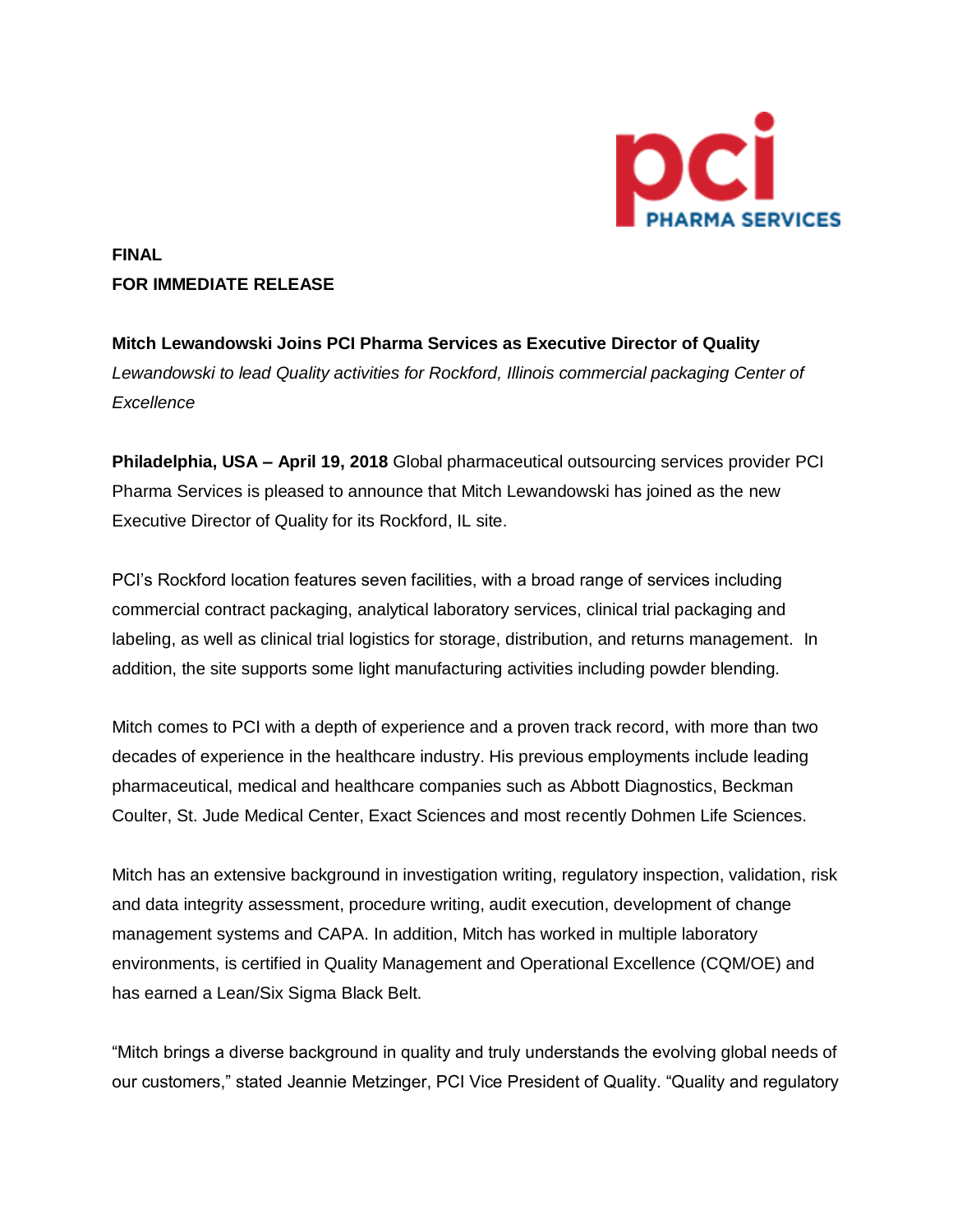requirements are continually changing in our industry, particularly as the market continues to expand globally. We are very excited to have Mitch join the PCI team and make his own impact on the company's commitment on providing the industry's leading customer experience. Mitch's demonstrated leadership has him well positioned to lead the Rockford team*.*"

The seven facilities at PCI's Rockford location total over 1,000,000 square feet with services supporting pharmaceutical and biotech packaging, as well as medical device, animal health and consumer healthcare products. Founded in 1967, the site recently celebrated 50 years in pharmaceutical contract packaging services and had experienced significant growth and expansion, currently employing more than 1,800 associates. Continued investments by PCI have significantly expanded capacity, most recently with investments in cutting edge Serialization technologies as well as installations of new bottling and pouching lines.

In addition to his extensive professional experience, Mitch holds a Bachelor's degree in Biochemistry from Boston University as well as a Master's Degree in Public Health, Biostatistics and Epidemiology from the University of Minnesota. a Master's Degree in Public Health, Biostatistics and Epidemiology from the University of Minnesota.

**Ends** 

To find out more about PCI, please visit [www.pciservices.com](http://www.pciservices.com/)

### **About PCI Pharma Services**

The global healthcare industry trusts PCI for the drug development solutions that increase their products' speed to market and opportunities for commercial success. Only PCI brings the proven experience that comes with more than 50 successful product launches a year and over four decades in the healthcare business. Leading technology and continued investment enables us to address global development needs throughout the product life cycle — from Phase I clinical trials through commercialization and ongoing supply. Our clients view us as an extension of their business and a collaborative partner, with the shared goal of improving patients' lives. For more information, please visit **WWW.pciservices.com** or follow us on Twitter at [@PCI\\_Social](https://twitter.com/PCI_Social?ref_src=twsrc%5Egoogle%7Ctwcamp%5Eserp%7Ctwgr%5Eauthor).

#### **Contact**

Chantel Richman / Carrie Lowe at becg [chantel.richman@becg.com](mailto:chantel.richman@becg.com) / [carrie.lowe@becg.com](mailto:carrie.lowe@becg.com) 

T: +44 (0) 1962 893 853 / 020 3697 7630